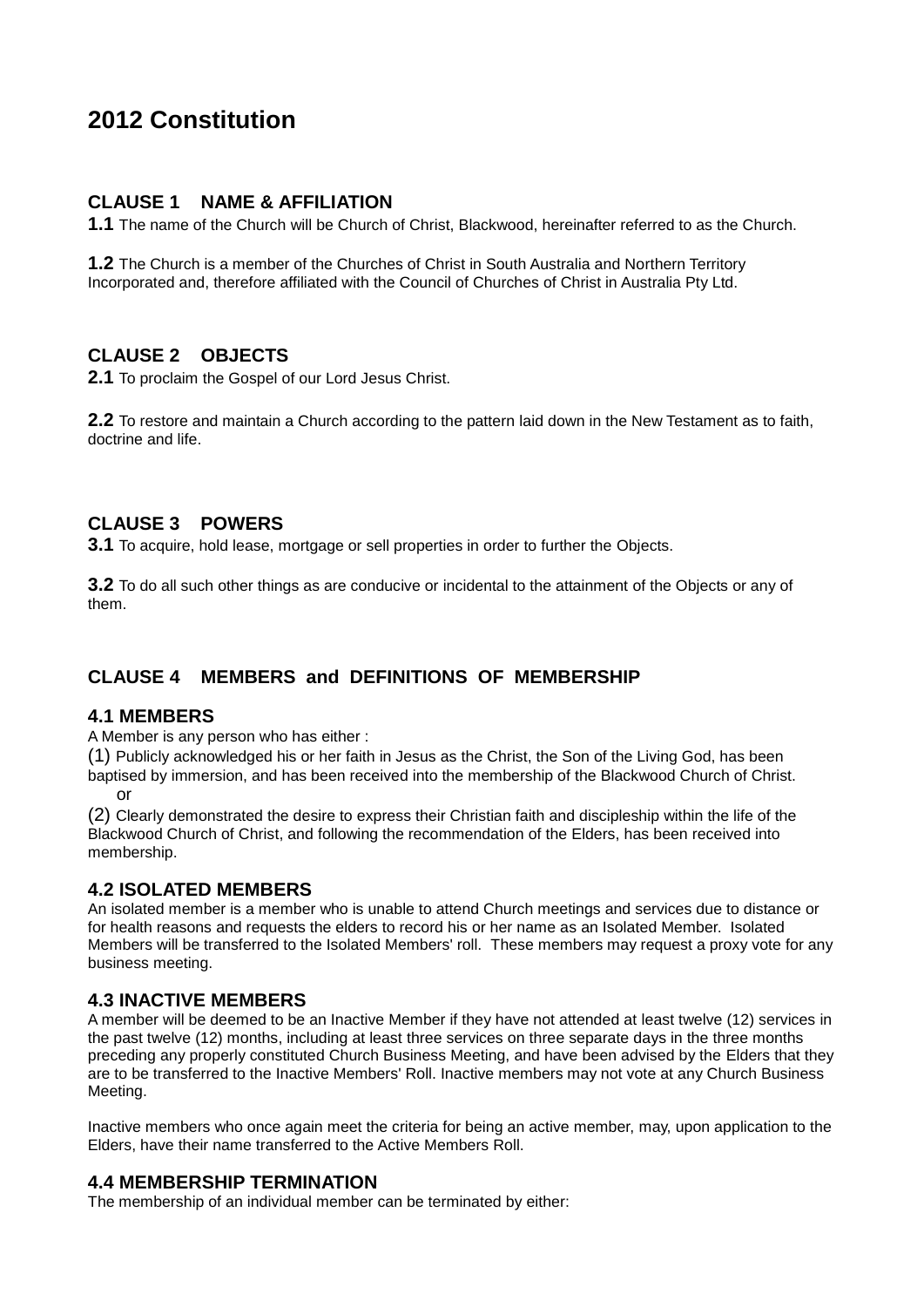(1) The member expressing the desire to terminate his or her membership.

or

(2) The member displays a lack of loyalty to Jesus Christ and the Blackwood Church of Christ. This will be determined jointly by the Minister(s) and Elders.

## **4.5 MEMBERSHIP ROLL**

The Church secretary will maintain a Membership Roll which includes and identifies Members, Isolated Members and Inactive Members.

**4.6** The Membership Roll will be reviewed by the Elders before Annual and Half Yearly business meetings.

#### **CLAUSE 5 CHURCH OFFICERS 5.1 ELDERS**

**5.1.1** The Elders will be responsible for the general oversight of all areas of the Church's life and witness.

**5.1.2** The Minister(s) will be Elders.

**5.1.3** Should there not be any Elders other than the Minister(s), the responsibilities of the Elders will be vested in the Administration Committee.

**5.1.4** The Elders will elect from within their number, a Chairperson who will chair Elders' Meetings.

## **5.2 DEACONS**

**5.2.1** Deacons will be elected by the Church after endorsement by the Elders. Deacons will include but not be restricted to Secretary, Treasurer and Property Manager.

**5.2.2** The number of Deacons to be elected and their areas of responsibility will be determined by the Elders.

**5.2.3** Deacons will be responsible for directing the various matters associated with the areas of responsibility for which they have been elected.

## **5.3 ADMINISTRATION COMMITTEE**

**5.3.1** The Administration Committee will include but not be restricted to Minister(s), Secretary, Treasurer, Property Manager, and a representative from the Elders.

**5.3.2** The Administration Committee is responsible for managing day to day operation of the Church.

#### **5.4 KEY LEADERS**

**5.4.1** The Elders may appoint key leaders to positions, which may include but would not be restricted to Music, Youth Ministry, Children's Ministry, and Worship.

**5.4.2** Key Leaders will be responsible for directing the various matters associated with the areas of ministry for which they have been appointed, and will be responsible to the Minister(s).

#### **5.5 MEETINGS OF ELDERS, AND ADMINISTRATION COMMITTEE**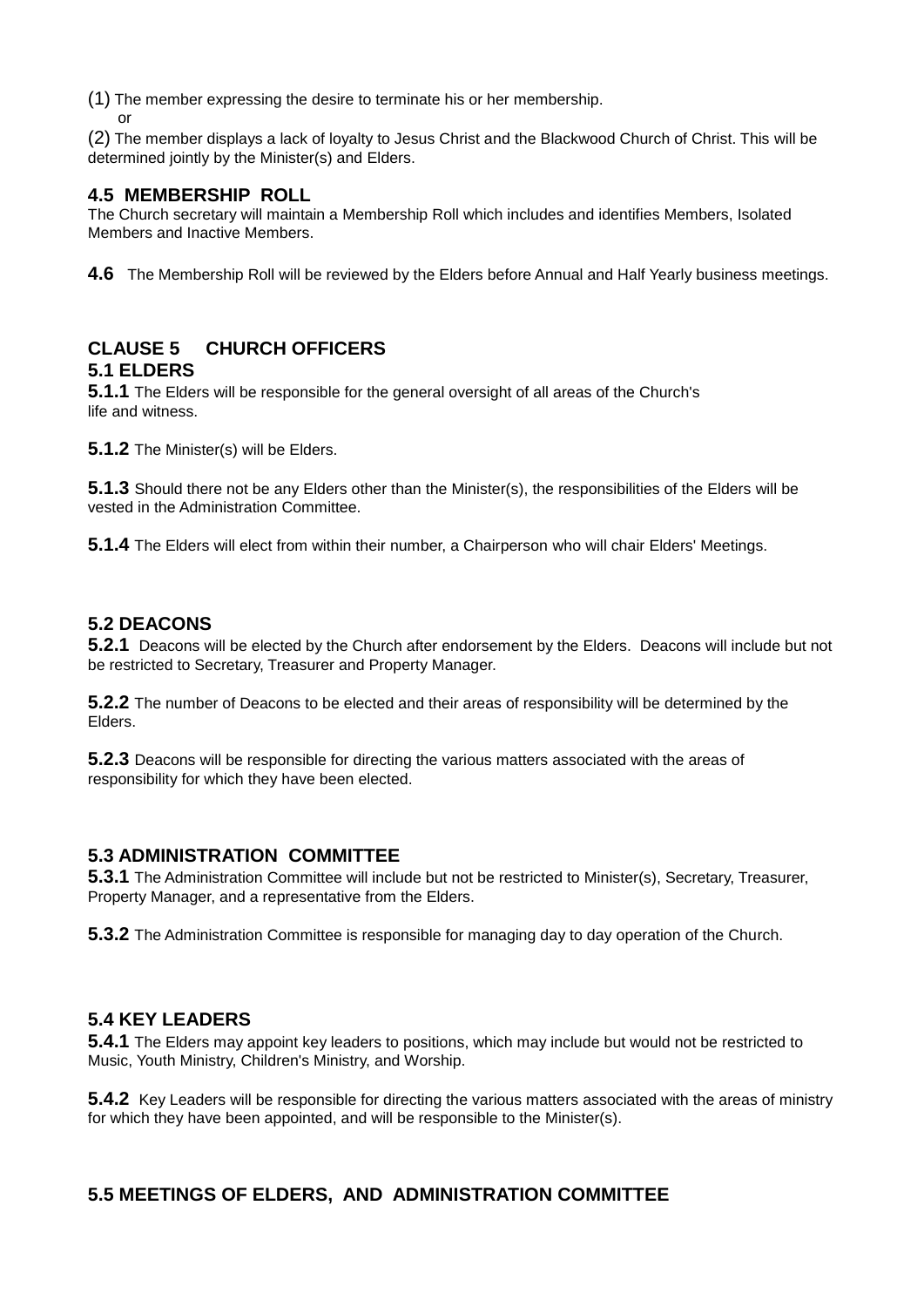**5.5.1** Meetings of both the Elders and the Administration Committee will be held on a regular basis to ensure that the objects of the Church are being fulfilled.

**5.5.2** A quorum for meetings will consist of a simple majority.

**5.5.3** The Administration Committee will ensure that the Elders are provided with copies of the minutes of Administration Committee meetings.

#### **CLAUSE 6 MEETINGS (Annual General Business, Half Yearly Business & Special Business)**

#### **6.1 Conduct of Meetings**

**6.1.1** The Chairperson of Business Meetings will be appointed by the Elders prior to such Business Meeting.

**6.1.2** Twenty per cent (20%) of those eligible to vote and personally present will constitute a quorum at a Business Meeting.

**6.1.3** If at any such Meeting, which has been properly convened, a quorum is not present, then at the subsequent, properly convened Meeting, the members present will constitute a quorum.

**6.2.1 An Annual General Business Meeting** will be held during the months of April or May and must be announced to the Church at lease forty-two (42) days prior to the meeting. The purpose of the meeting will be:

**6.2.2** Elections, as required.

**6.2.3** Presentation of Church and Auxiliary Reports.

**6.2.4** Appointment of Auditors.

**6.2.5** Conducting any other business as required to ensure the Objects are fulfilled.

**6.3.1 Half Yearly Business Meetings** will be held during the months of October or November of every year and must be announced to the Church at least forty-two (42) days prior to the Meeting. The purpose of the meeting will be:

**6.3.2** Elections, as required.

**6.3.3** Presentation of the Budget for the following year by the Treasurer or his representative.

**6.3.4** Conducting any other business as required to ensure the Objects are fulfilled.

**6.4.1 Special Business Meetings** may be held from time to time as determined by the Elders or upon written application to the Secretary signed by no less than eight members of the Church, who are eligible to vote.

**6.4.2 Special Business Meetings** must be announced to the Church at least fourteen (14) days prior to the Meeting.

**6.4.3 Special Business Meetings**, at which there is to be an election of Elders and/or Deacons, and any changes to the Constitution, must be announced to the Church at least forty-two (42) days prior to the Meeting.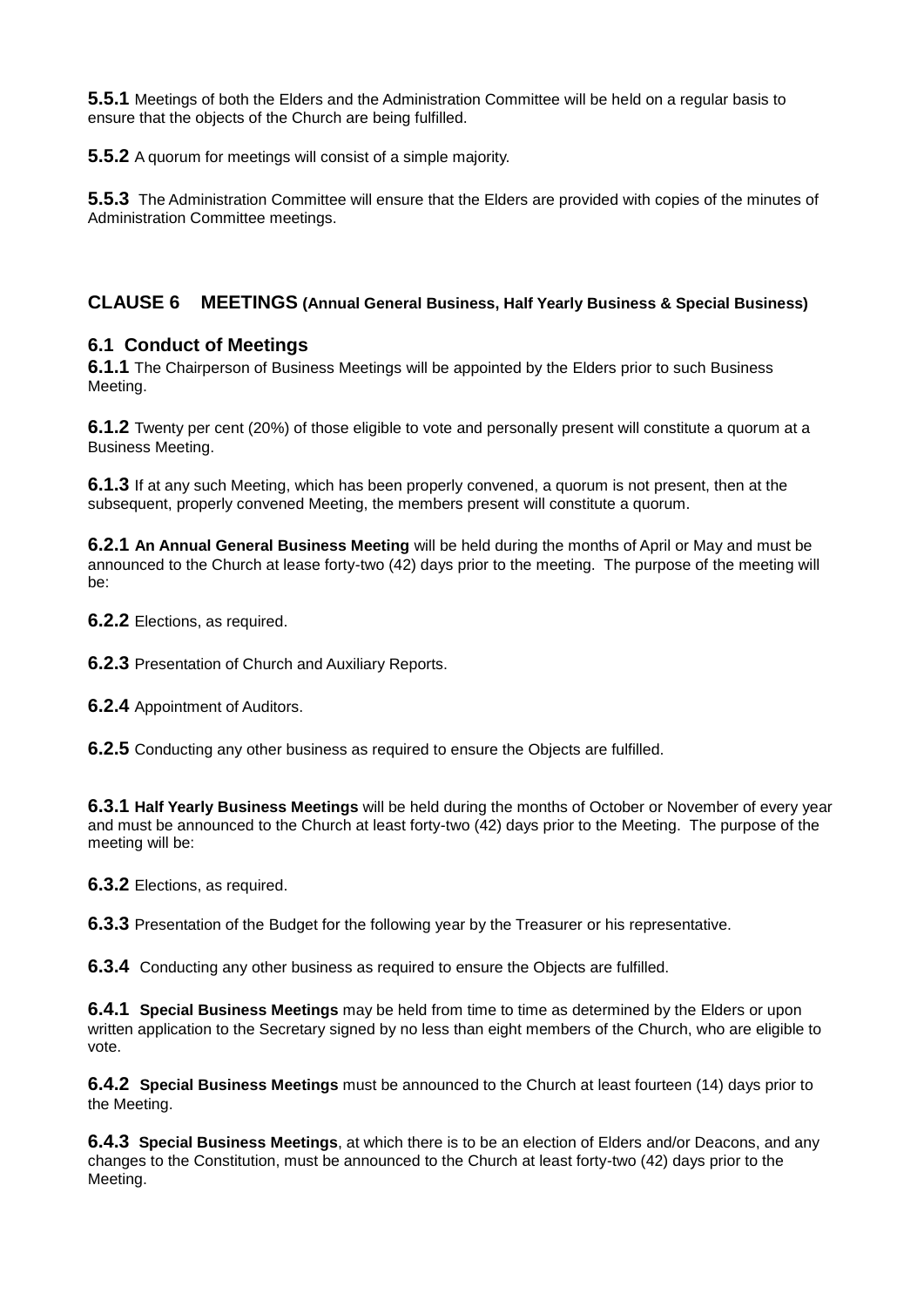## **CLAUSE 7 VOTING AND PROXY RULES**

**7.1** All members whose names are recorded as Active Members or Isolated Members sixteen (16) years of age and over will be entitled to vote.

**7.2** Voting on all business, except where otherwise provided, will be by show of hands. However, upon request for a ballot, the motion will be decided by secret ballot.

**7.3** Notwithstanding that voting will be by show of hands or by secret ballot, ballot papers will be available to all eligible members attending the Business meeting in respect of items of business listed on the agenda for such Business meeting and of which Notice of Resolution has been advised to all eligible members prior to such Business meeting. Every ballot paper issued will be initialled by the Secretary or Returning Officer appointed by the Elders and a record kept.

**7.4** Proxy appointment forms will be available prior to such Business meeting from the Secretary, to any eligible member who is unavoidably unable to attend such Business meeting.

**7.5** Such eligible member may appoint as his/her proxy another eligible member who is attending such Business meeting, and will hand the completed proxy appointment form to that member.

**7.6** An eligible member who had received a proxy appointment from another eligible member will receive additional ballot papers in respect of the proxy appointor or entering such Business meeting and upon handing over the proxy appointment form which will first be verified by the Secretary or Returning Officer and recorded.

**7.7** A proxy will be valid only for items of business listed on the agenda for such Business Meeting and of which Notice of Resolution has been advised to all eligible members prior to such a Business Meeting.

#### **CLAUSE 8 ELECTIONS**

**8.1** The Elders and Deacons, will be elected by Church members who are eligible to vote, at a properly constituted Business Meeting.

#### **8.2 ELDERS**

**8.2.1** Nominations for Elders may be submitted in writing by any member eligible to vote, and must be in the hands of the Secretary twenty-one days before the date of the Business Meeting.

**8.2.2** Only active members of the Blackwood Church of Christ will be eligible for nomination as an Elder.

**8.2.3** The Elders will review the nominations and will inform the Church of the names of suitable and duly qualified persons, whom they have endorsed to serve as Elders, no later than the Sunday prior to the ballot papers being distributed.

**8.2.4** After election, the Church will set these persons apart for service as Elders.

**8.2.5** After a term of office of five years, Elders must place his/her name before the Church for election.

**8.2.6** If an Elder fails to fulfil the requirements and responsibilities of the office and upon receipt of a recommendation from the Elders or upon a written submission to the Secretary signed by no less than eight members of the Church eligible to vote, the Church will consider the termination of the office of such Elder.

#### **8.3 DEACONS**

**8.3.1** The Elders will declare vacant those Deacons positions for which nominations as Deacons are required.

**8.3.2** Nominations for Deacons may be submitted in writing by any member eligible to vote, and must be in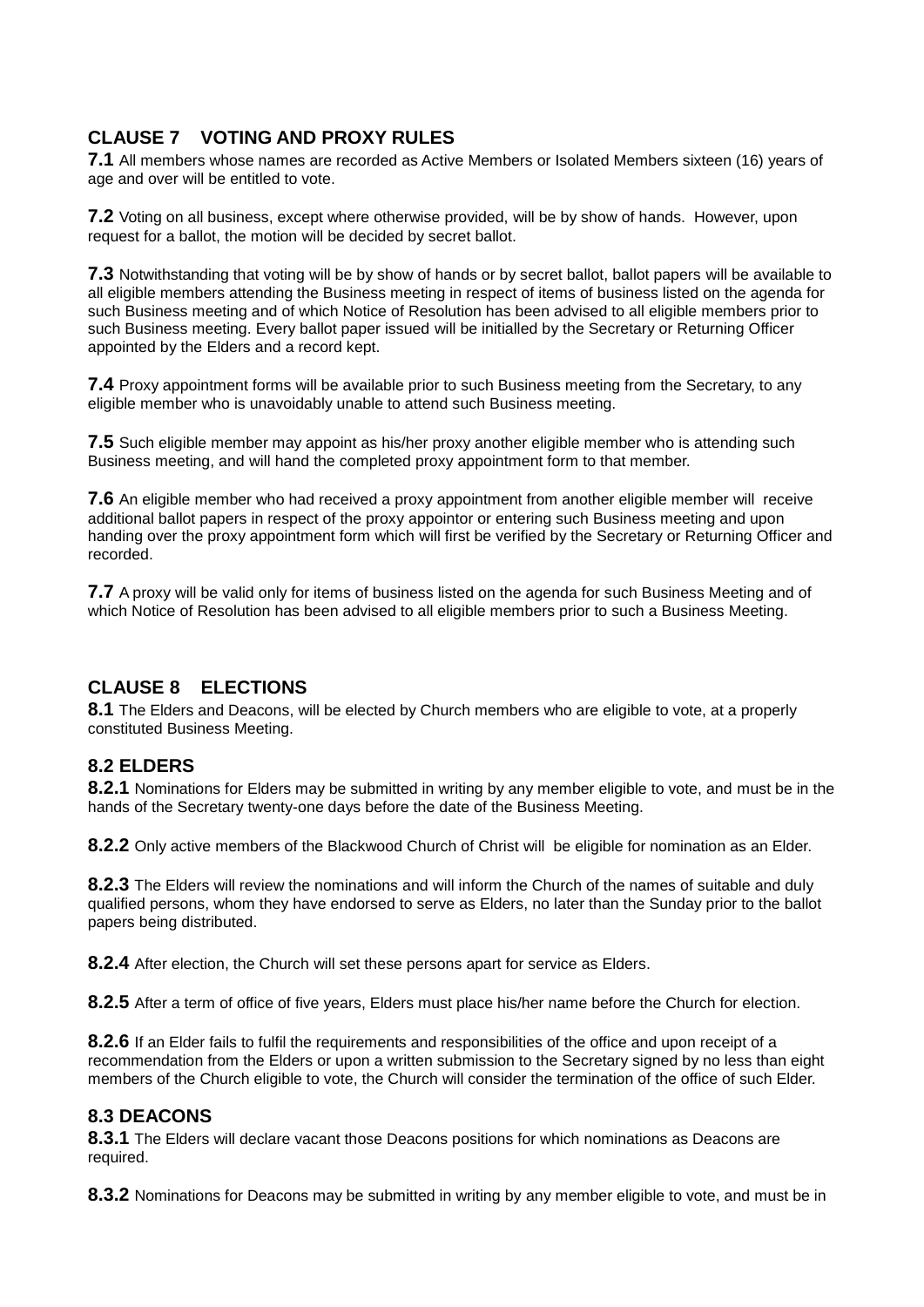the hands of the Secretary twenty-one days before the date of the Business Meeting.

**8.3.3** Only active members of the Blackwood Church of Christ will be eligible for nomination as a Deacon.

**8.3.4** The Elder will review the nominations and will inform the Church of the names of suitable and duly qualified persons, whom they have endorsed to serve as Deacons, at least one week prior to the first Sunday that the ballot papers are to be distributed.

**8.3.5** After a term of office of two years, Deacons must place his/her name before the Church for election.

**8.3.6** If a Deacon fails to fulfil the requirements and responsibilities of the office and upon receipt of a recommendation from the Elders, the Church will consider the termination of the office of such Deacon.

## **8.4 ELECTION PROCEDURE**

**8.4.1** Election will be by secret ballot.

**8.4.2** After nominations have been endorsed by the Elders, separate ballot papers will be prepared for each category of office involved.

**8.4.3** On or before the Sunday prior to the meeting where an election is to be held, ballot papers will be available for issue to all eligible members on request. Every ballot paper issued will be initialled by the Secretary or Returning Officer, and a record of issued ballot papers will be maintained.

**8.4.4** Ballot Papers, duly initialled by the Secretary or Returning Officer and recorded, will be available to eligible members who have received valid proxy appointments from other eligible members who are unavoidably unable to attend to voting personally during the specified time.

**8.4.5** Voters will record the desired votes by marking the ballot papers in the appropriate manner in the square opposite the candidate or candidates for whom they wish to vote.

**8.4.6** After voting, the ballot papers will be placed in the ballot box. Ballot papers must be lodged no later than the declared time of the commencement of the Business Meeting.

**8.4.7** To be elected a candidate for Elder or Deacon must obtain the votes of at least seventy-five per cent (75%) of the members voting.

**8.4.8** An election for Elders or Deacons will always be held even if insufficient nominations are obtained to fill vacancies.

**8.4.9** Persons elected to positions will hold responsible office in those positions from the time of the election.

## **CLAUSE 9 VACANCIES**

**9.1** Casual vacancies for Church Secretary, Church Treasurer or Property Manager will, where required, be filled by an appointment by the Elders and will be current until the next Business Meeting.

**9.2** Vacancy for an Elder must be filled by election at a duly convened Business Meeting.

#### **CLAUSE 10 ENGAGEMENT OF MINISTER**

**10.1** The engagement of a Minister or the termination of the engagement will be decided by the Church at a properly constituted Business Meeting of the Church on a recommendation of the Elders.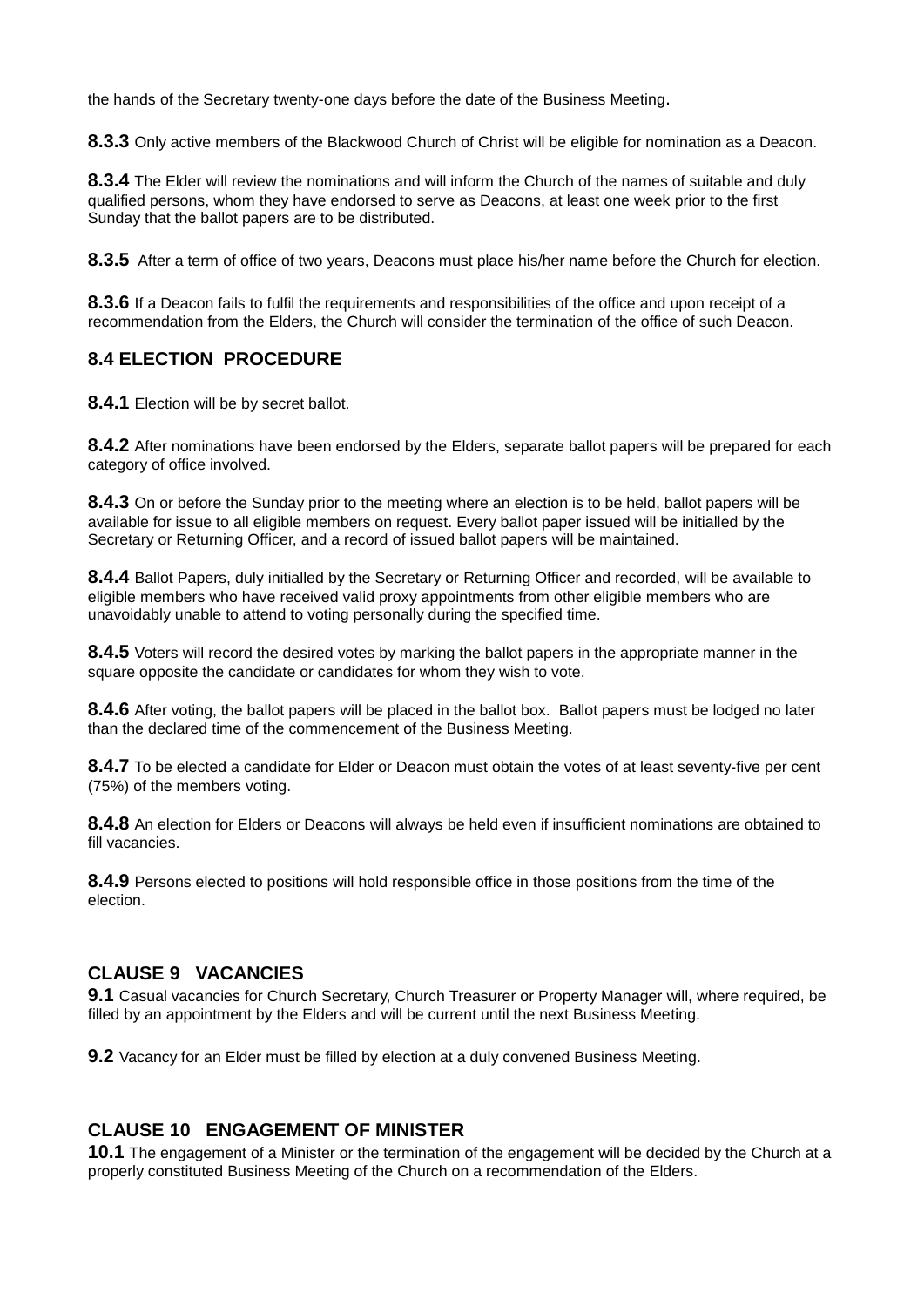**10.2** Voting at such meeting will be by secret ballot and all voting procedures as described in Clause 8.4 will apply.

**10.3** The Church will engage only a Minister or Ministers who have the endorsement of the Conference of Churches of Christ in South Australia.

**10.4** The engagement of a Minister or the termination of the engagement shall require the votes of at least seventy-five percent (75%) of the members voting.

#### **CLAUSE 11 FUNDS**

**11.1** The Assets and Income of the Church shall be applied solely in furtherance of the Objects and no portion shall be distributed directly or indirectly to the members of the Church except as bona fide compensation for services rendered or expenses incurred on behalf of the Church.

**11.2** Control of funds shall be vested in the Treasurer who shall arrange regular banking of the same and submit an audited statement of receipts and expenditure at the Annual General Business Meeting. The Treasurer, in conjunction with other Officers approved by the Elders, shall be empowered to operate the bank account.

**11.3** The Treasurer may delegate payment of accounts or other financial transactions, in accordance with Church policy.

**11.4** Financial statements will be submitted to an Elders meeting as required by the Elders.

#### **CLAUSE 12 AUXILIARIES**

**12.1** Church auxiliaries may be established, continued or terminated with the consent of the Elders.

**12.2** No person will hold executive office in any auxiliary of the Church without prior approval of the Elders.

**12.3** Should any auxiliary or club associated with the Church cease to exist at any time, any funds under their control will revert to the control of the Church.

#### **CLAUSE 13 PROPERTY**

**13.1** The property of the Church, both real and personal, present and future, will be vested in the Churches of Christ in South Australia and Northern Territory Incorporated, and will be held for the Church according to the provisions of a deed of trust.

**13.2** If a duly constituted meeting of the Church resolves to close the Church, any surplus assets will not be distributed amongst its members, but instead will be distributed in consultation with Churches of Christ in South Australia and Northern Territory Incorporated (or if that entity does not exist, in consultation with another church or incorporated association with similar objects), to be used where practical to support the establishment of new congregations and / or the revitalisation of existing congregations.

#### **CLAUSE 14 PREVIOUS CONSTITUTIONS**

**14.1** All constitutions executed prior to the date of execution of this constitution are repealed.

**14.2** Any appointment made or motion passed under previous Constitutions, if in force at the commencement of this Constitution, shall continue in force as far as practicable as if made or passed under this Constitution.